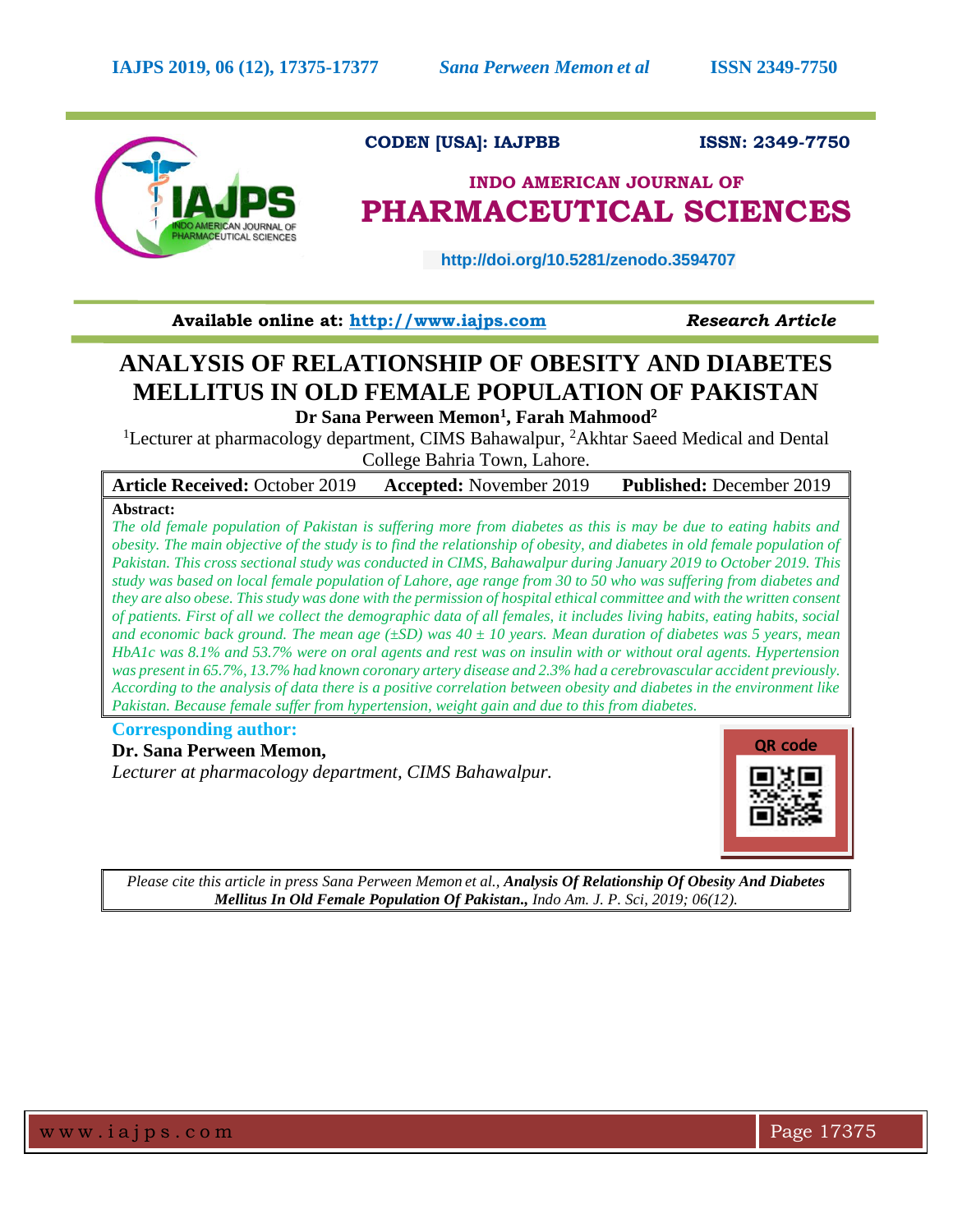#### **INTRODUCTION:**

Obesity has been designated as one of the most important global health threats worldwide, and its prevalence has been increasing among women of reproductive age [1]. Pregnant ladies constitute a critical subpopulation with a hoisted danger of obesity because of over the top weight pick up. It has been demonstrated that maternal obesity and inordinate gestational weight pick up (GWG) are related with unfriendly obstetric and neonatal results including unconstrained fetus removal, gestational diabetes mellitus (GDM), cesarean conveyance, preeclampsia, neonatal macrosomia, and agent and soporific entanglements [2].

To help ideal pregnancy results, the World Health Organization (WHO) prescribed that the Institute of Medicine (IOM) create rules for weight pick up amid pregnancy. In any case, the IOM suggestions on gestational weight pick up depend on pre-pregnancy BMI without mulling over various race/ethnicity, age, or existing pregnancy inconveniences [3]. Ladies with GDM are at expanded danger of maternal and fetal intricacies including preeclampsia, preterm birth, cesarean segment and conveyance of huge for gestational age (LGA) newborn children. As obesity and GDM are much of the time comorbid conditions, obesity and over the top gestational weight pick up may intensify these dangers in GDM. Since fat is an endocrine organ and collaborates with diabetes, it is conceivable that the expanded amassing of fat differentially affects perinatal results for ladies with GDM [4].

If the defect is on leptin receptors in the brain or in the downstream signaling pathways, which are the target sites for situationn it would not exert its effect and will be unable to regulate food intake and energy homeostasis. In this condition brain is irresponsive for the intake of food and energy, thus elicits a response to the body for more food intake, which can cause weight gain and obesity. Since obesity is a major risk factor for type 2 diabetes mellitus (T2D), the increase in adipose tissues may lead to diabetes [5].

#### **Objective of the study:**

The main objective of the study is to find the relationship of obesity, weight gain and diabetes in old female population of Pakistan.

#### **MATERIAL AND METHODS:**

This cross sectional study was conducted in CIMS, Bahawalpur during January 2019 to October 2019. This study was done with the permission of hospital ethical committee and with the written consent of patients. First of all we collect the demographic data of all females, it includes living habits, eating habits, social and economic back ground. And in second phase we collect 5cc blood of each female for the analysis of leptin and other factors. Then all the collected data were analyzed using SPSS and find the mean values and SE of the data. SPSS 18.0 was used to analyze data. All data was represented as mean  $\pm$ SD or median. For comparison of means, t-test was used to find any statistical significance.

#### **RESULTS:**

The mean age  $(\pm SD)$  was  $40 \pm 10$  years. Mean duration of diabetes was 5 years, mean HbA1c was 8.1% and 53.7% were on oral agents and rest was on insulin with or without oral agents. Hypertension was present in 65.7%, 13.7% had known coronary artery disease and 2.3% had a cerebrovascular accident previously. The mean BMI  $(\pm SD)$  was significantly lower in males  $29.1 \pm 4.74$  kg/m<sup>2</sup> as compared to females  $31.7 \pm 5.3 \text{ kg/m}^2$  ( $P = 0.001$ ). Women had significantly higher HDL level as compared to man  $(P < 0.001)$ . Mean  $(\pm SD)$  waist circumference in males was  $107.3 \pm 16.6$  cm and  $103 \pm 12$  cm in females (Table 01).

Table 02 shows the age related prevalence of diabetes in local female population of Pakistan. The values are represented in SE and SD.

| <b>Table 01.</b> Age-specific prevaience of obesity in local population of Fakistan |             |                       |           |                     |
|-------------------------------------------------------------------------------------|-------------|-----------------------|-----------|---------------------|
| Age, years                                                                          | Obese women | % $(95\% \text{ CI})$ | Obese men | $\%$ (95% CI)       |
| 30-40                                                                               | 263/623     | $42.0(38.3 - 46.1)$   | 161/559   | $28.8(25.1 - 32.6)$ |
| 40-50                                                                               | 140/444     | $31.5(27.2 - 35.9)$   | 114/427   | $26.7(22.5-30.9)$   |
| Total                                                                               | 403/1067    | 37.7 (34.9–40.7)      | 275/986   | $27.9(25.1 - 30.7)$ |

**Table 01:** Age-specific prevalence of obesity in local population of Pakistan

#### **DISCUSSION:**

The association between obesity and health conditions was cross-sectional and there was no follow-up study and therefore new cases of disease could not be identified. However, those could be considered in future efforts by more frequent assessment of physical

activity during the follow-up period<sup>6</sup>. Although some socio demographic factors associated with being overweight have been identified in the survey, indepth trials are needed to study the impact of strategies aimed at behaviour change that would target these factors to reduce the prevalence of being overweight